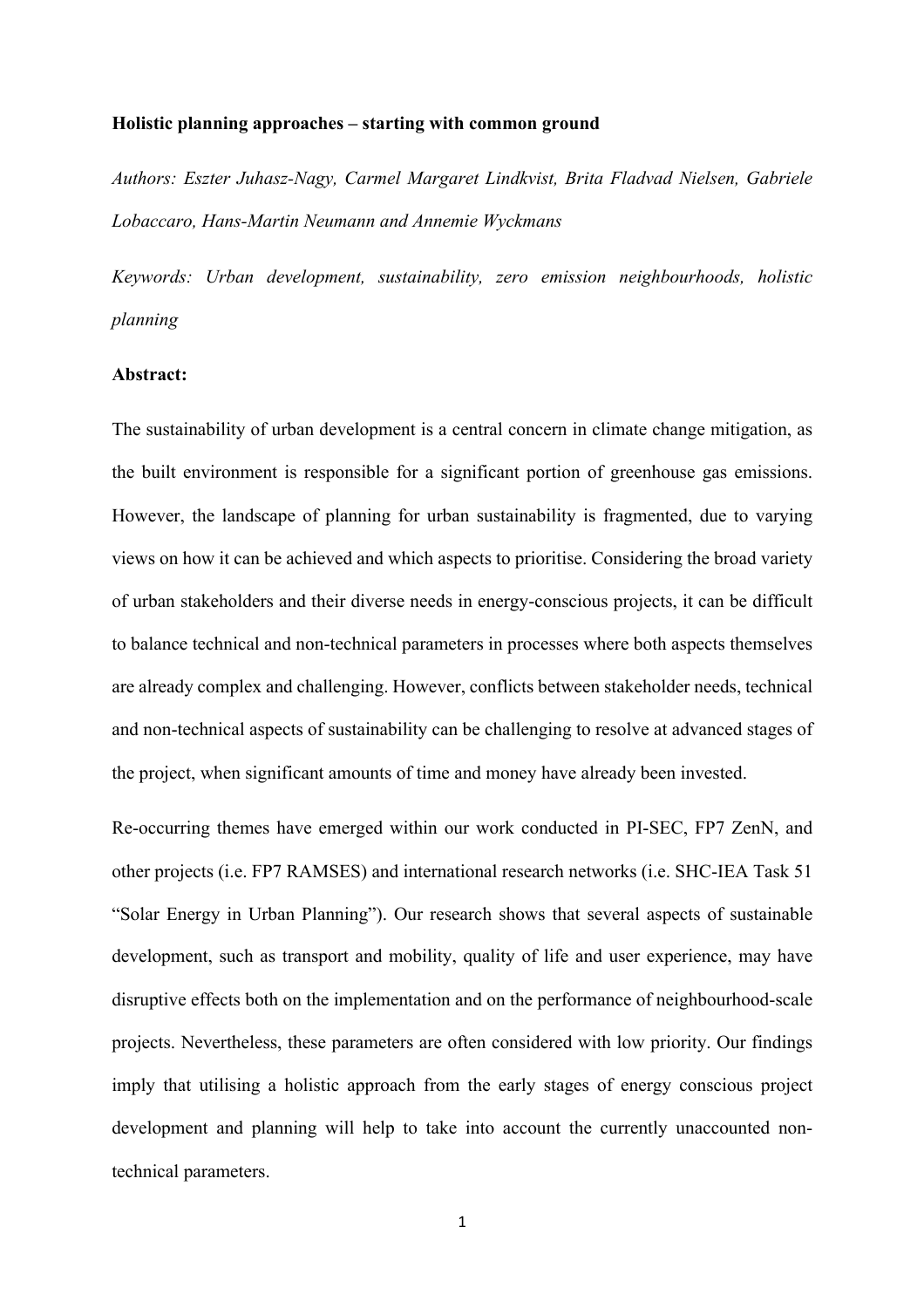### **Introduction and background**

Sustainability of cities has been one of the key concepts and goals in urban planning theory and practice, and it is increasingly important as a field of research and innovation today. Reducing energy use and greenhouse gas emissions is central in this aspect, and, in line with the priorities of the European Union (SET Plan, 2014), interventions on a neighbourhood level should be put into focus. The implementation of nearly Zero Energy Buildings (nZEB) is in line with the European Commission's 202020 goal, aiming to reduce carbon emissions by 20%, increase renewable energy production by 20%, increase renewable energy production by 20% by 2020 (European Commission, 2011, European Commission 2012). This aim has been underpinned by the European Energy Performance of Buildings Directive (EPBD) which specifies that all new buildings in Europe shall be nearly zero energy by 2020 (Article 2 of the EPBD, 2010). nZEB combines traditional project constraints with increased energy efficiency performance targets, and ideally but not necessarily entails positive environmental and social consequences (Article 2 of the EPBD, 2010, EuropeanCommission, 2012). Traditional assessment tools such as BREEAM and LEED emphasize some of the ambitious EU targets, focusing primarily on energy efficiency gains in compliance with current rules and regulations. However, a comparison with the focus areas expressed in planning documents highlights a clear mismatch. Planning focuses on a variety of technical and non-technical topics such as transportation, energy use and supply, indoor climate, reduction of pollution, noise and emissions, common waste treatment, as well as quality of outdoor and green areas (Narvestad, 2010). There is extensive literature on a variety of non-technical barriers to the realisation of energy efficiency in the built environment (e.g. Langlois-Bertrand et al., 2015). Still, experiences within our research show that non-technical parameters are often considered with low priority in construction projects, while zero-energy targets do not play a central role in the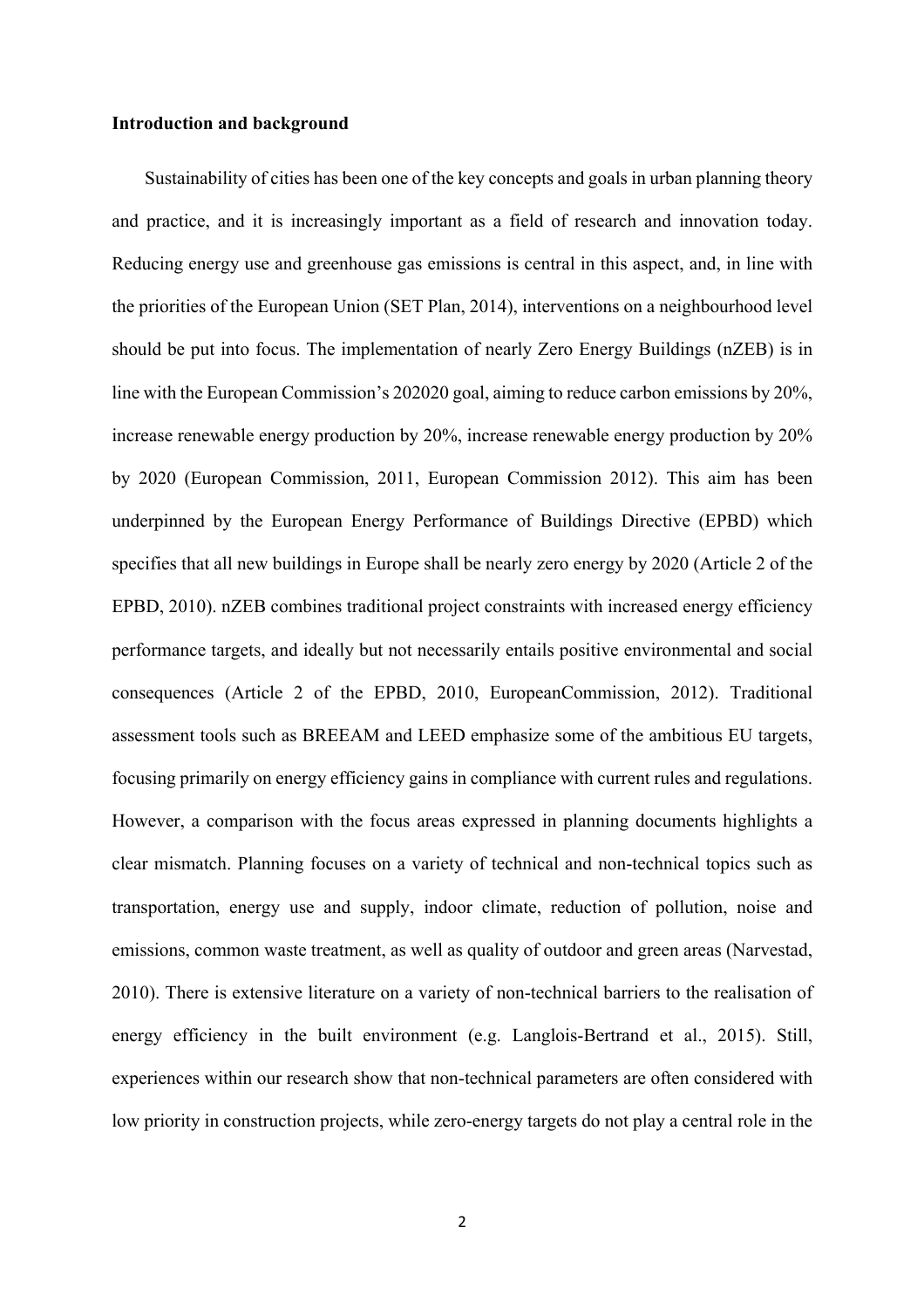physical planning of neighbourhoods, even when they are both nominally present in the planning documents.

The emergence of digital tools based on sensors, big data, etc., as data sources for planning has yet to be effectively implemented by municipalities. The aspiration of using such tools is to contribute to closing the gap between energy planning and land-use planning. Additionally, most existing digital tools in urban planning neglect the complexity and the conflicts between different aspects at the urban scale. Indeed, it is common practice to optimize only one specific parameter without taking into account that municipal decision makers have to face a multitude of criteria (Harrison et al., 2001). In addition, municipal decision-makers do not have technical background and they are usually not able to use the tools necessary to conduct complex analyses (Patt et al., 2013, Addison et al., 2013). Therefore, they usually edit urban regulations with minimal utilization of technical data. Furthermore, they often express the view that researchers do not work effectively with them. On the other side, researchers use city data to perform their own research and when they provide the results to the municipality, the outcomes often cannot be effectively used to face the actual needs in practice (Cook et al., 2013, Sussman et al. 2014). An effective cooperation between science and practice in urban planning requires the information to be relevant and timely, credible and legitimate in the eyes of both researchers and decision makers (Addison et al. 2013, Cook et al., 2013). To overcome these barriers, researchers and decisions-makers should cooperate more closely by establishing win-win dialogues (Montavon, 2010, Van Stigt et al., 2013, Verdon-Kidd et al., 2014). Tools should support decision-making by (i) synthesizing available knowledge in a systematic, rational and transparent way and (ii) provide a platform for exploring and solving uncertainty about the consequences of urban planning decisions.

This work proposes to address the above outlined issue by looking at energy efficient building and neighbourhood development projects in light of a holistic view on city planning.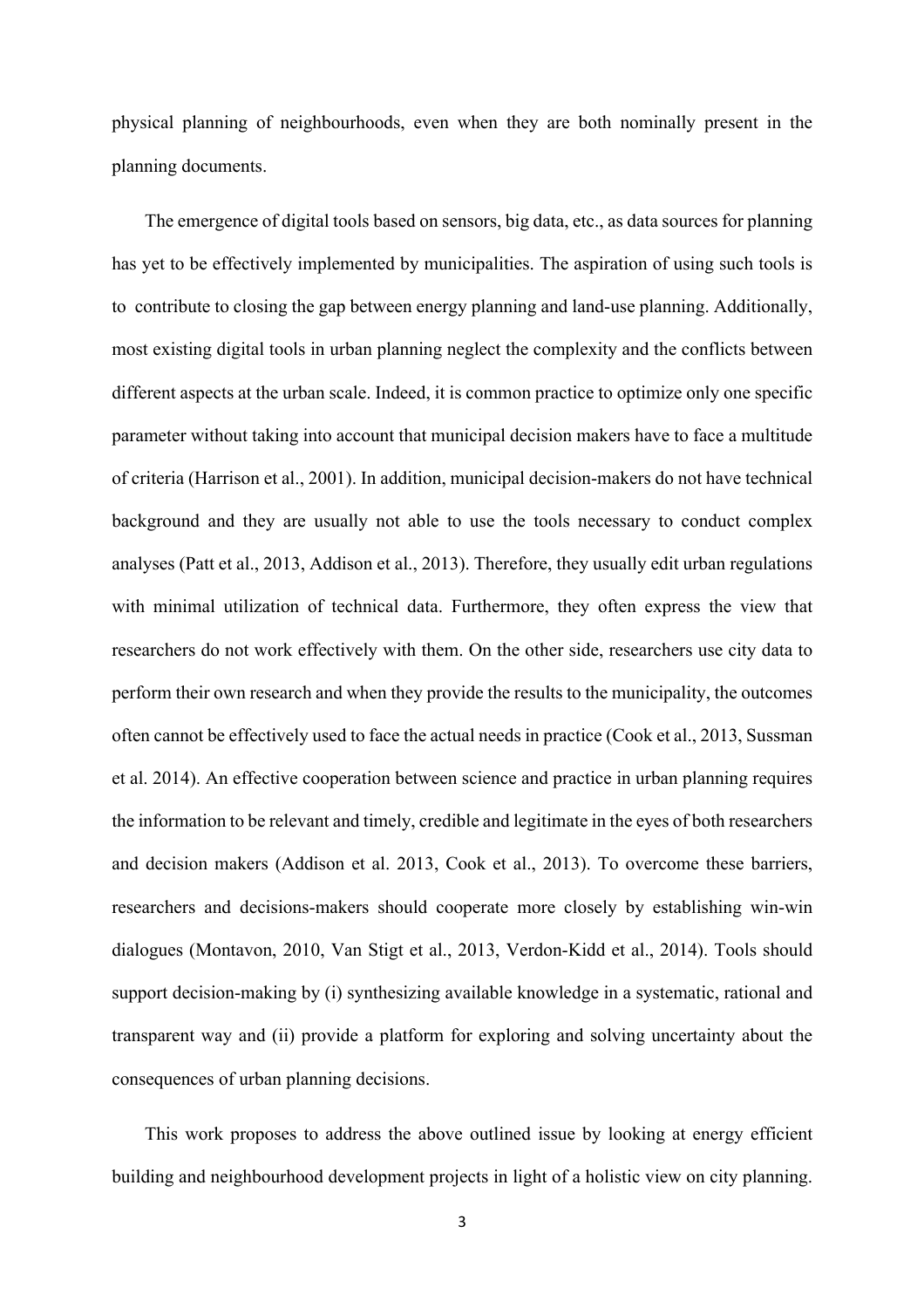We discuss the observed necessity for tools to account for the aforementioned aspects neglected in current practice. We aim to examine the possibility of creating a common ground for a holistic approach to planning and implementation of energy efficiency measures and open up discussion on what types of tools are required to make this common ground a reality.

### **Research questions and methods**

The aim of the work presented in this paper is to highlight specific areas of energy where a holistic approach can positively contribute to the planning and implementation of smart energy communities. We identify common problems in such processes, in order to pinpoint gaps that can and need to be addressed. This paper addresses the following research questions:

- What are the common challenges experienced in the planning of neighbourhoods that are highly ambitious regarding energy use and generation?
- How do these challenges relate to a more holistic/integrated view on neighbourhood planning and how can such a view improve these projects?

# Research approach

We refer to ongoing research in order to understand how holistic approaches can be useful in planning and construction on neighbourhood scale. The projects focus on different underlying concepts – smart energy communities and nearly zero energy neighbourhoods – but have in common an objective to reduce energy consumption and create a sustainable living environment. The projects started at different dates after 2013 and are still ongoing. Individual semi-structured interviews as well as focus group interviews were utilised for data gathering. The information presented here are based on findings from project reports:

• Planning Instruments for Smart Energy Communities (PI-SEC) Report 2.1 on municipal planning instruments on two neighbourhood developments in Norway.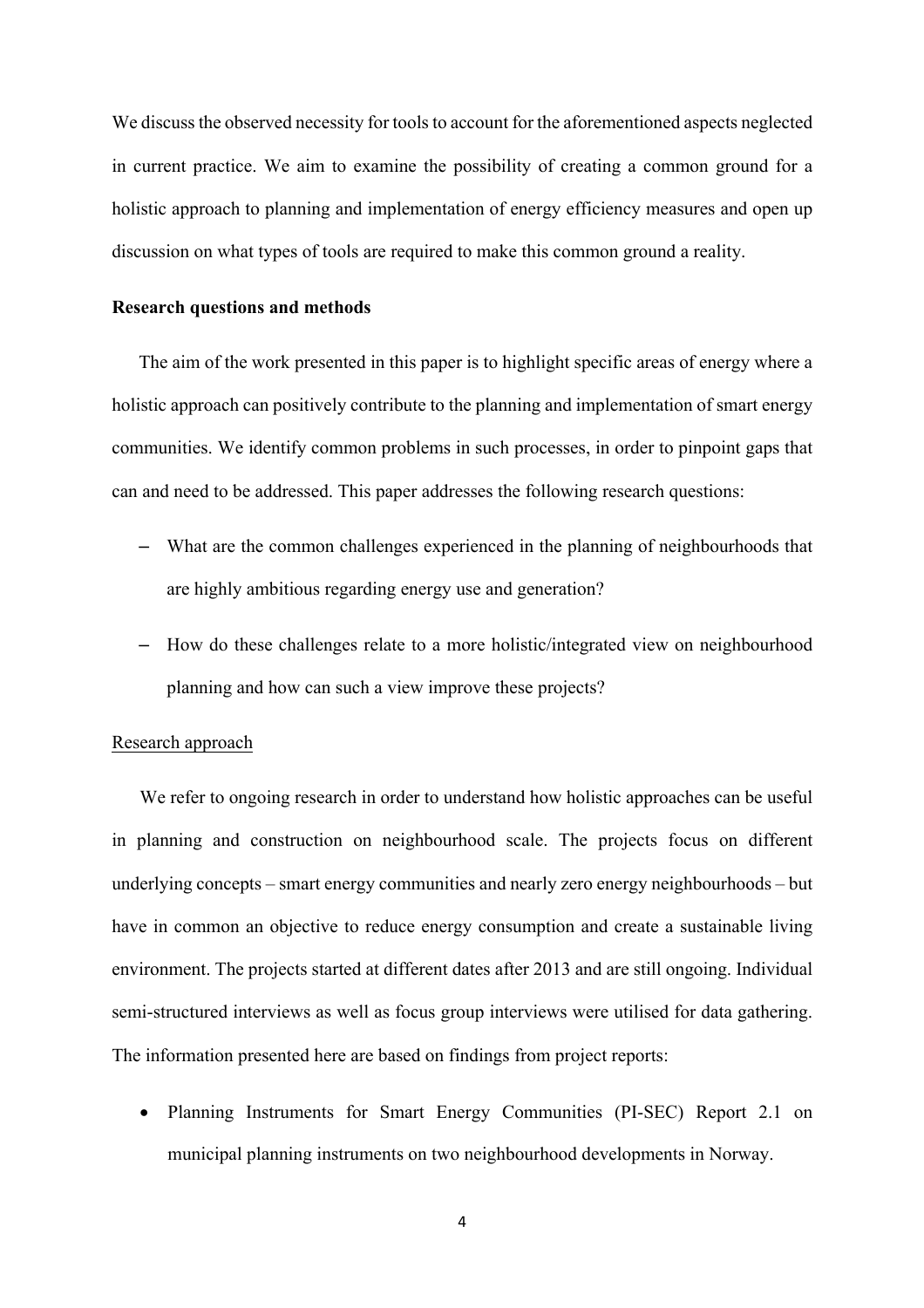• Nearly Zero Energy Neighbourhoods (ZenN) Report on stakeholder awareness and behaviour aiming to understand the implementation of energy efficiency measures in the renovation processes.

The coding and analysis of the data was different in the two projects, but the similarity in focus allows for a common presentation of the results.

## **Findings**

The following sections present the findings of the above projects. The findings are synthesised for ease of understanding.

*What are the common challenges experienced in the planning of neighbourhoods that are highly ambitious regarding energy use and generation?* 

- Zero emission buildings as new concepts and associated technologies (e.g. solar) in terms of implementation or use are not widely understood by all stakeholders. Zero emission neighbourhoods share a similar difficulty.
- Municipal planners expect neighbourhood-level projects to consider factors not directly related to the buildings: e.g. citizen behaviour, transportation of people, goods and services. However, in practice this scope is not well-defined, which makes it challenging to tackle neighbourhood-level ambitions regarding emissions or energy consumption.
- There is a variety of misconceptions or prejudices present within the realm of energy efficient neighbourhood development. Stakeholders are sceptical towards some of the technologies being introduced. On the urban level, planners are sceptical about projects promoting energy efficient development as they cannot create legal binds for the energy targets. These concerns need to be addressed to avoid fostering negative opinions against energy efficiency renovation as a whole.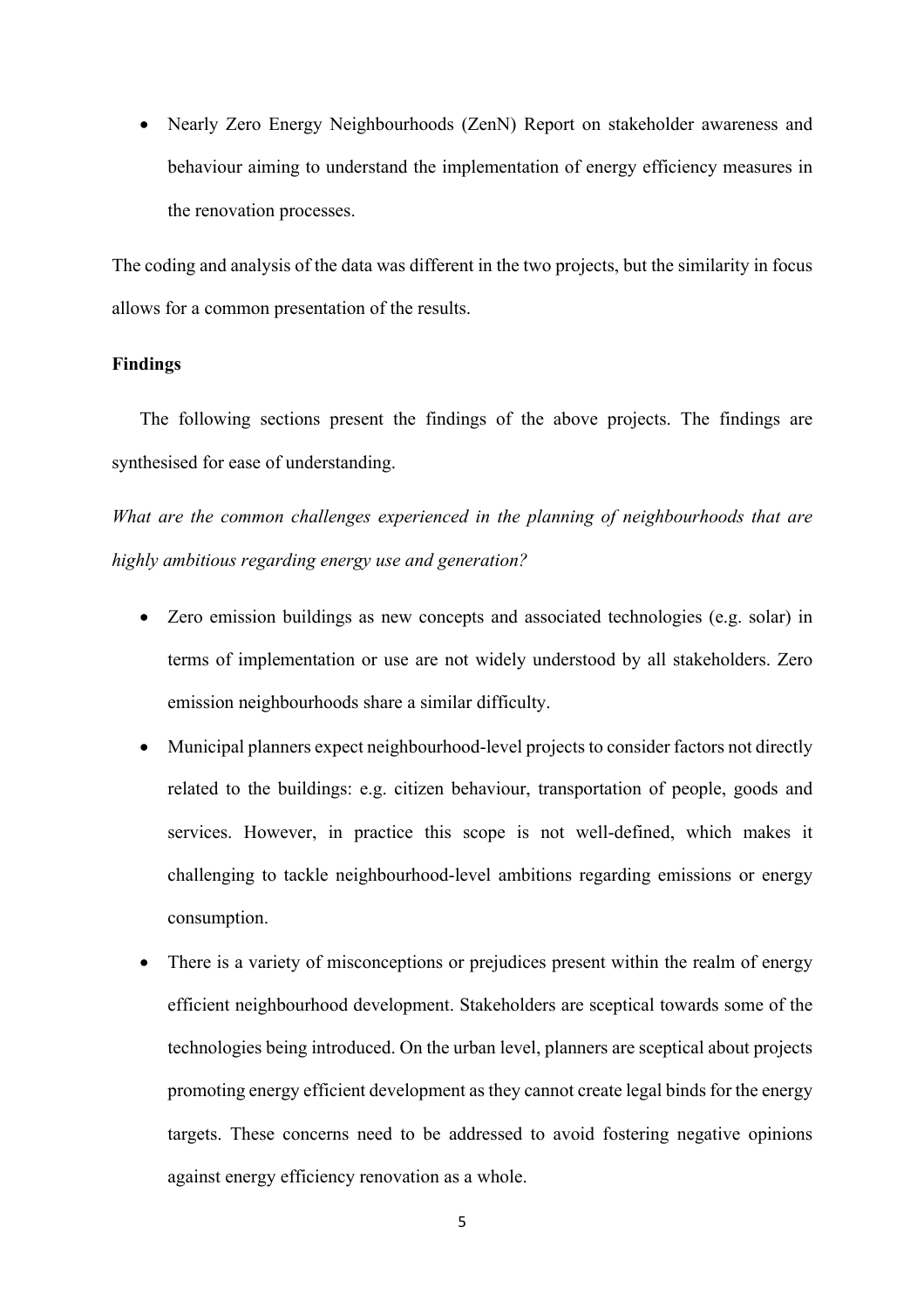- Due to the novelty of the solutions applied, it is important to ensure that different stakeholders, such as building contractors and residents, are sufficiently knowledgeable about them. Information transfer and training should address the impact of technological solutions on the building performance and maintenance.
- It is not possible to foresee all problems of the installed technological solutions and it is likely that the initial months of operation will require an adjustment period. This adjustment period is to allow users to familiarise themselves with how the technology impacts (or not) their day to day living and to highlight any functionality problems that occur with the technology as it goes into full operation.
- Traditionally, participatory processes focus on social aspects of urban developments, such as liveability, aesthetics and safety. However, energy-efficient neighbourhood development should also address the needs and habits of citizens in terms of energy use.

The above findings indicate that the focus on energy efficiency and generation in neighbourhood projects creates a need for physical planning and energy system planning to be more aligned with each other. This is a shift compared to traditional work methods, where the planning of energy systems is the domain of energy providers. Therefore, planners need to acquire the requisite knowledge and power to act within this realm.

*How can a more holistic/integrated view on neighbourhood planning improve these projects?* 

• Defining the concepts of zero emission neighbourhoods can help clarify the relationship between energy efficient and sustainable neighbourhood development. If chosen well, the definition can potentially function as incentives involving specific stakeholders.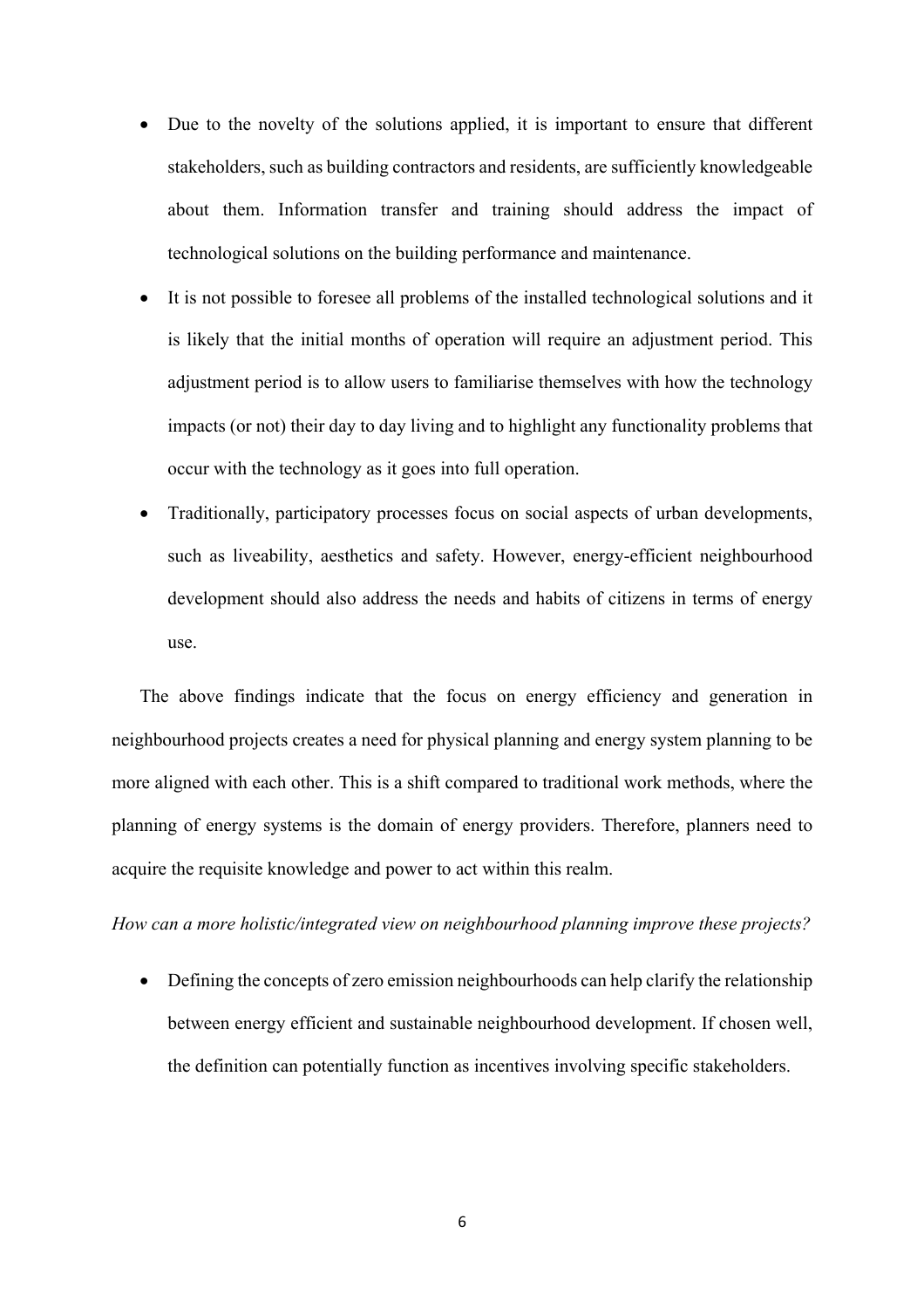- Experiences in the demonstration projects show that ongoing and open communication is required during the renovation process to create a common understanding, and to overcome scepticism and misconceptions.
- It can be beneficial to create tools that can contribute to a more controlled environment where scepticism about reaching energy efficiency targets in urban development plays a smaller role. Tools that enable municipal planners to have control over achieving promised energy targets in planned neighbourhoods could shorten negotiation and planning processes.
- Communication with the installers and users of technological solutions should be seen as an integral part of zero energy developments. Training builds knowledge and understanding of a ZenN renovation which should be considered for both construction contractors and end users.
- Building owners and residents should prepare or have contingencies in place during initial operational phase to reduce impact from initial, unforeseen problems with the different systems installed.
- Participatory processes should be designed in a way that allows local residents to provide input that is directly relevant for energy efficiency and generation as a main focus of neighbourhood planning. This could improve the communication and understanding between the different stakeholders in the process about the aims and importance of the project, and initiate a better integration with sustainable neighbourhood development.

To summarize, there is a need for tools to assist city planners on the integration of alternative energy scenarios into their daily practices in order to address gaps in knowledge and practice in the planning and implementation of the energy efficient neighbourhoods. This would allow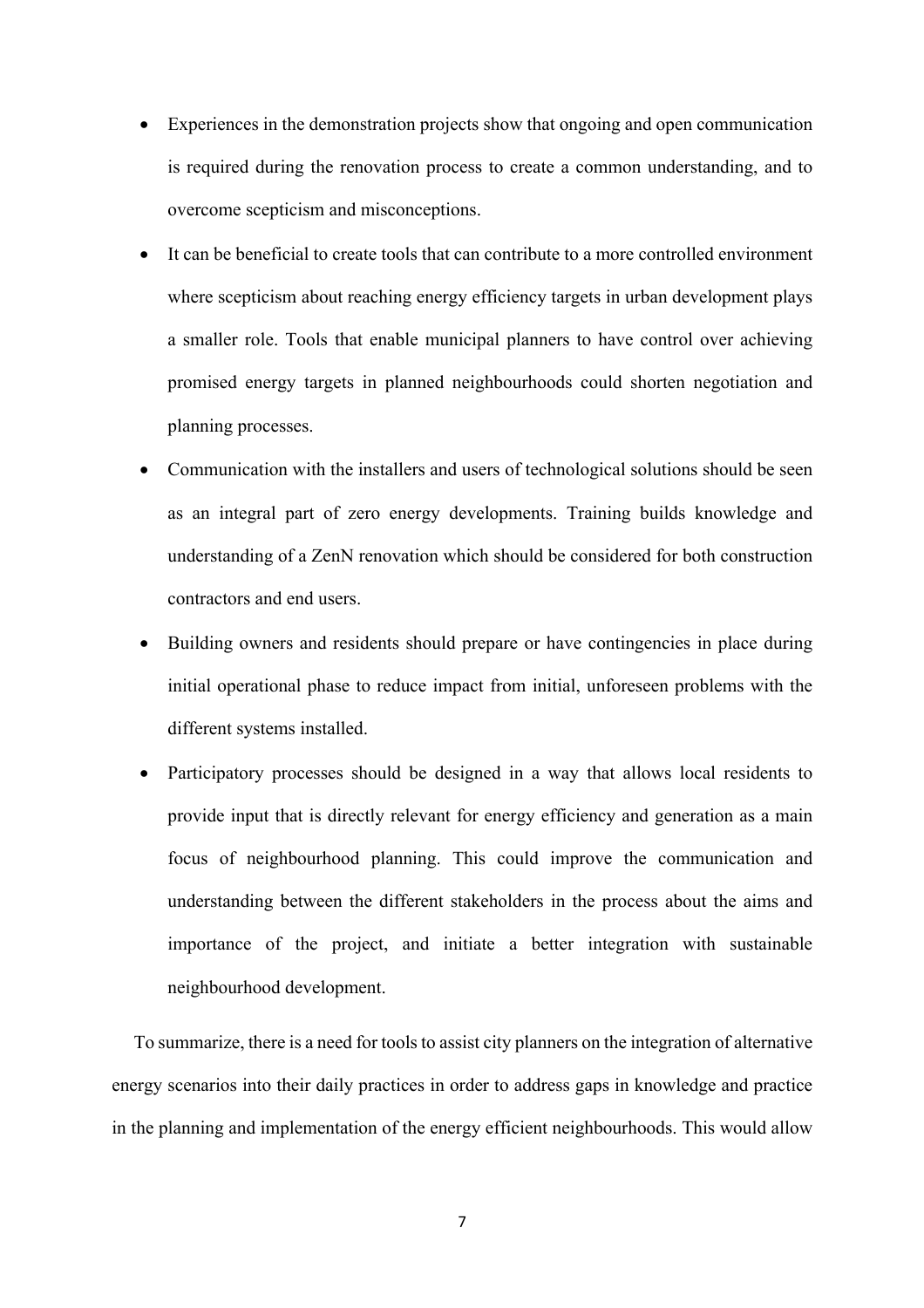them to be more conscious about the interrelations between physical planning and energy systems and consequences of decision related to both systems.

## **Discussion and conclusion**

The findings outlined above support the view that a holistic approach from the planning right through to project development and implementation could start to mitigate challenges associated with non-technical parameters in smart energy communities and zero emission neighbourhoods. Non-technical drivers are often not prioritised in projects even though they persist to impact energy efficiency outcomes. The two studies illustrated, to various degrees, that the quality of integration between local energy production, building-related energy use and other aspects (e.g. transport and mobility, quality of life and user experience), can significantly affect the implementation and performance of energy ambitious projects.

Furthermore, conflicts of interest between stakeholder needs, which may also incorporate technical and non-technical aspects of sustainability, can surface at any point of the project but are particularly challenging to resolve when significant amounts of time and money have been invested. Therefore, the multiple agendas of involved stakeholders need to be considered and should be accounted for in the early stages of the process.

There is no process or tool used for addressing non-technical challenges related to energy performance in the planning and development of the investigated neighbourhoods/communities. This leads to a danger of repetition of non-technical problems occurring in other similar projects. On the other hand, the findings underline that it is equally important to have tools for addressing technical challenges in urban planning departments, which are traditionally more focused on social aspects of development processes. An approach to the development of tools is to identify common lessons learnt, indicators and approaches from innovative projects such as those included here. Such tools will facilitate mediation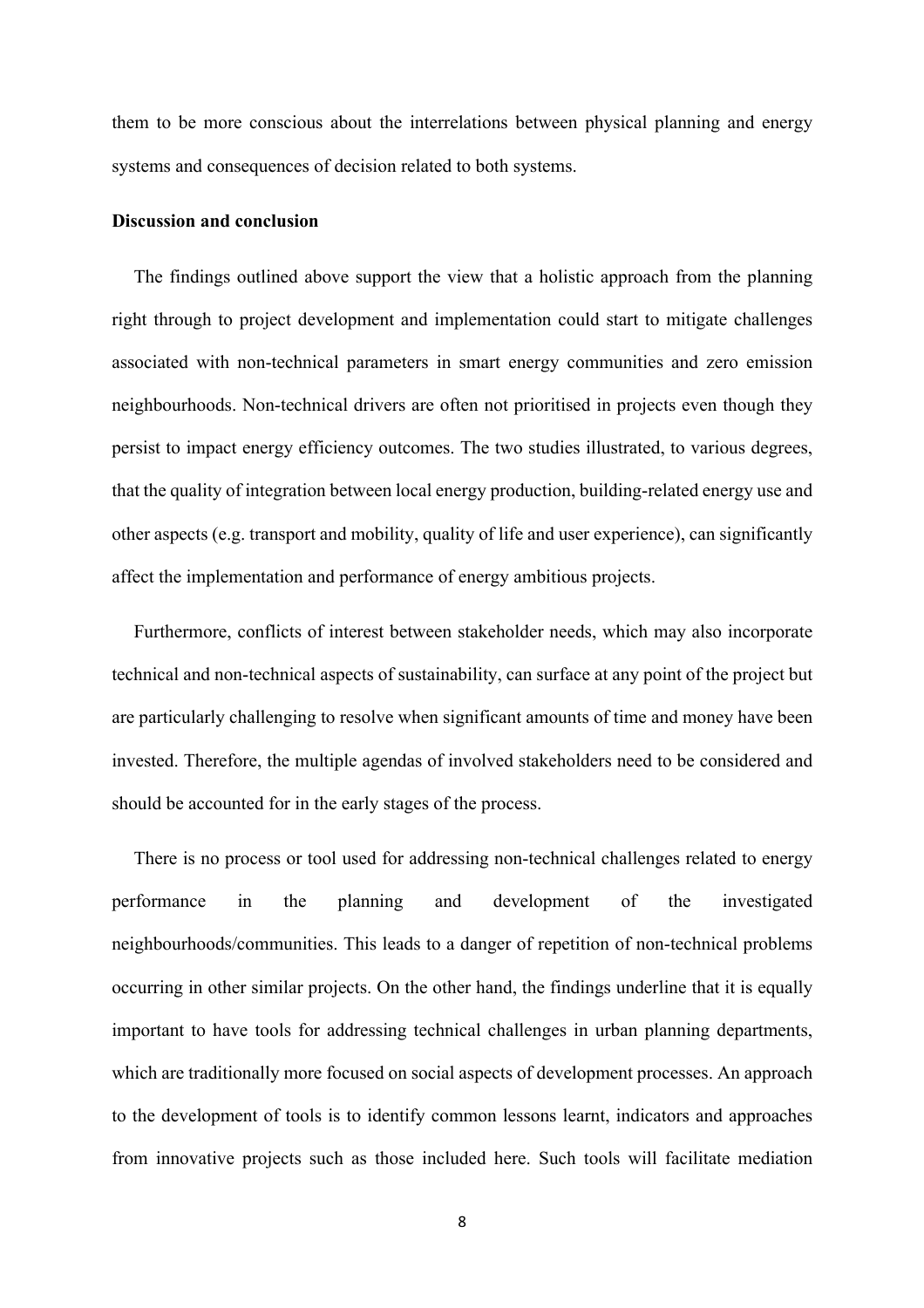between stakeholders and mitigate non-technical challenges throughout the planning, implementation and operation process.

### Limitations of study

The projects did not allow for like for like cross case comparisons. However, they all have high environmental and energy reduction ambitions and all are at neighbourhood level, allowing for common conclusions to be drawn.

# **References**

- Addison, P. F. E., Rumpff, L.S., Bau, S., Carey, J. M., Chee, F. Y. E., Jarrad, C.M., McBride, F., & Burgman, M. A.. (2013). Practical solutions for making models indispensable in conservation decision-making, *Diversity and Distributions, 19(5-6),* 490-502
- Cook, C. N., Mascia, M. B., Schwartz, M. W., Possingham, H. P., & Fuller, R. A.. (2013). Achieving conservation science that bridges the knowledge-action boundary. *Conservation Biology*, *27(4)*, 669-678.
- Energy Performance of Buildings Directive (Recast), Directive of the European Pairlament and of the Council (2010).
- EuropeanCommission. (2011). *Energy 2020: A strategy for competitive, sustainable and secure energy*. Luxembourg: European Union.

EuropeanCommission. (2012). *Energy Roadmap 2050*. Luxembourg: European Union.

- Harrison, K. W., Dumas, R. D., Solano, E., Barlaz, M. A., Brill, D. D. J. & Ranjithan R.. (2001). Decision support tool for life-cycle-based solid waste management. *Journal of Computing in Civil Engineering, 15 (1)*, 44-58.
- Kallaos, J., & Bohne, R. A. (2013). Green Residential Building Tools and Efficiency Metrics. *Journal of Green Buildings, 8*(3), 125-139.